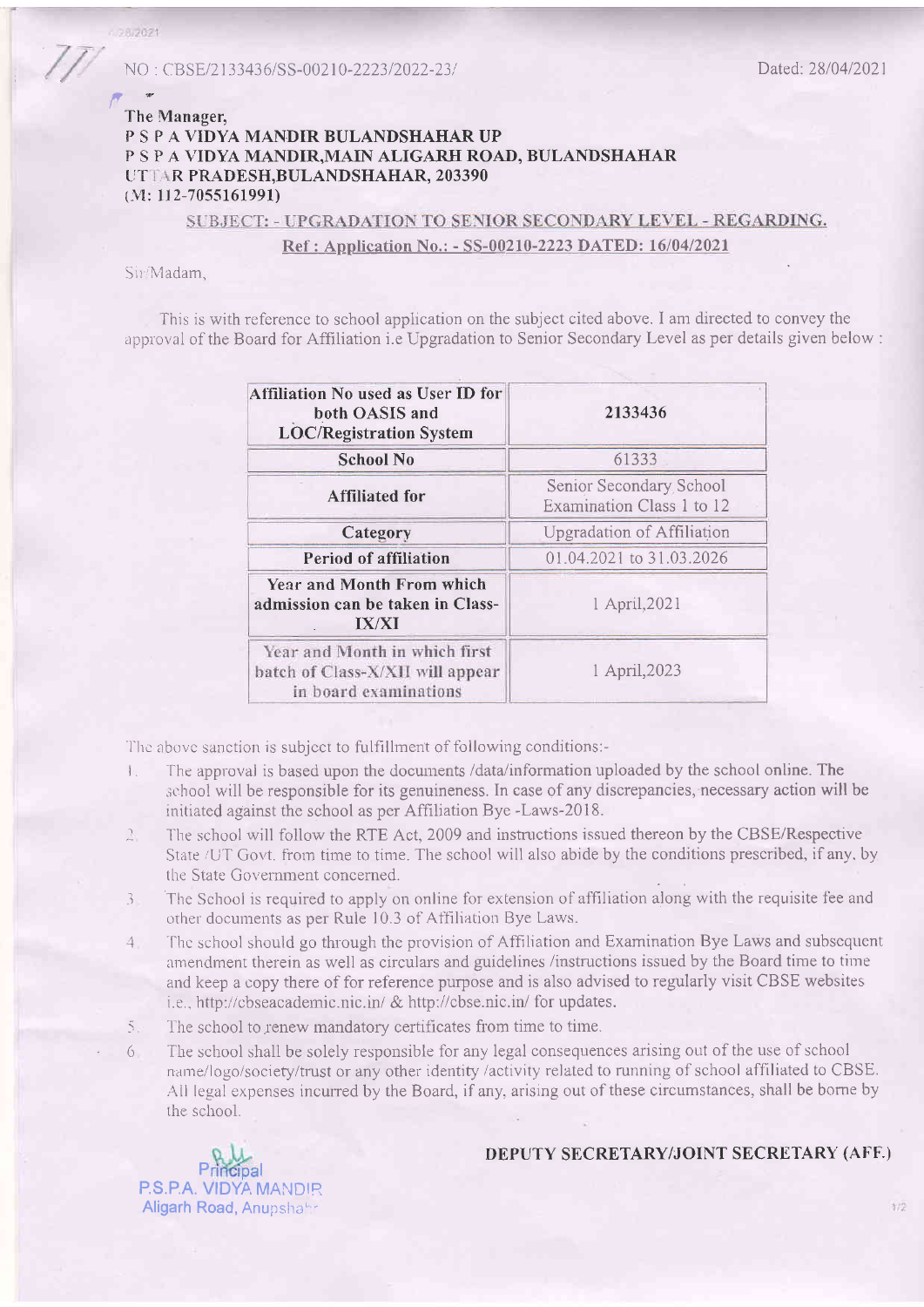### **ENROLMENT TABLE**

| SN                                                  | <b>Location of School</b>                                                                                                                                                           | Campus area | <b>Affiliation</b><br>Allowed                                                                                                                                                                                                     | Optimum No. of Sections      |  |
|-----------------------------------------------------|-------------------------------------------------------------------------------------------------------------------------------------------------------------------------------------|-------------|-----------------------------------------------------------------------------------------------------------------------------------------------------------------------------------------------------------------------------------|------------------------------|--|
|                                                     |                                                                                                                                                                                     |             |                                                                                                                                                                                                                                   | (From classes I/VI to X/XII) |  |
| $ \mathcal{A} $                                     | Areas/Cities mentioned in clause<br>3.6                                                                                                                                             | 1600 sqm    | Up to Class-X<br>only                                                                                                                                                                                                             | $\parallel$ 10               |  |
| B                                                   | Areas/Cities mentioned in clause<br>3.6                                                                                                                                             | 2400 sqm    | Up to Class-XII                                                                                                                                                                                                                   | 24                           |  |
|                                                     | Areas/Cities mentioned in clause<br>3.6                                                                                                                                             | 3200 sqm    | Up to Class-XII                                                                                                                                                                                                                   | 28                           |  |
| $\left\vert \left\vert \right\rangle \right\rangle$ | Class-X Cities (Clauses 3.5) and<br>Areas mentioned in clause 3.7                                                                                                                   | 2000 sqm    | Up to Class-X<br>only                                                                                                                                                                                                             | 10                           |  |
| 旧                                                   | Class-X Cities (Clauses 3.5) and<br>Areas mentioned in clause 3.7                                                                                                                   | 3000 sqm    | Up to Class-XII                                                                                                                                                                                                                   | 24                           |  |
|                                                     | Class-X Cities (Clause 3.5) and<br>Areas mentioned in clause 3.7 and<br>Areas/Cities mentioned in clause<br>3.4                                                                     | 4000 sqm    | Up to Class-XII                                                                                                                                                                                                                   | 28                           |  |
| G                                                   | Pan India (Clause 3.3)                                                                                                                                                              | 6000 sqm    | Up to Class-XII                                                                                                                                                                                                                   | 38                           |  |
| H                                                   | Pan India (Clause 3.2)                                                                                                                                                              | 8000 sqm    | Up to Class-XII                                                                                                                                                                                                                   | 48                           |  |
| $\prod$                                             | Pan India (Clause 3.2)                                                                                                                                                              | $>8000$ sqm | Up to Class-XII<br>The number of sections shall be restricted in<br>accordance with 'H' above with land<br>requirement unit scaled down to 2000 square<br>meters i.e. 12 sections for every 2000 square<br>meter additional land. |                              |  |
|                                                     | The total number of sections taken together for classes XI and XII should not be more than 1/3 of<br>optimum number of section allowed on the basis of land holding for any school. |             |                                                                                                                                                                                                                                   |                              |  |
|                                                     | The number of sections and students shall be restricted as per the actual facilities in the school.                                                                                 |             |                                                                                                                                                                                                                                   |                              |  |
| feet                                                | For class rooms of size less than 500 sq feet the enrolment shall be 0.08 X size of class rooms in sq                                                                               |             |                                                                                                                                                                                                                                   |                              |  |

Important Notes : • The school is required to upload complete information of Mandatory Public Disclosure on school website as per format available at Appendix-IX of Affiliation Bye Laws notified vide Circular No.03, dated 05/03/2021. • The Computer Lab is undersized. The school is required to have Computer Lab of minimum 600 sq.ft. • The school has uploaded a certificate of functionality of fire extinguishers only whereas the school is required to obtain Fire Safety Certificate/Fire NOC, certifying school buildin School is required to appoint special educator & wellness teacher as per affiliation bye laws.

Print

 $2112$ 

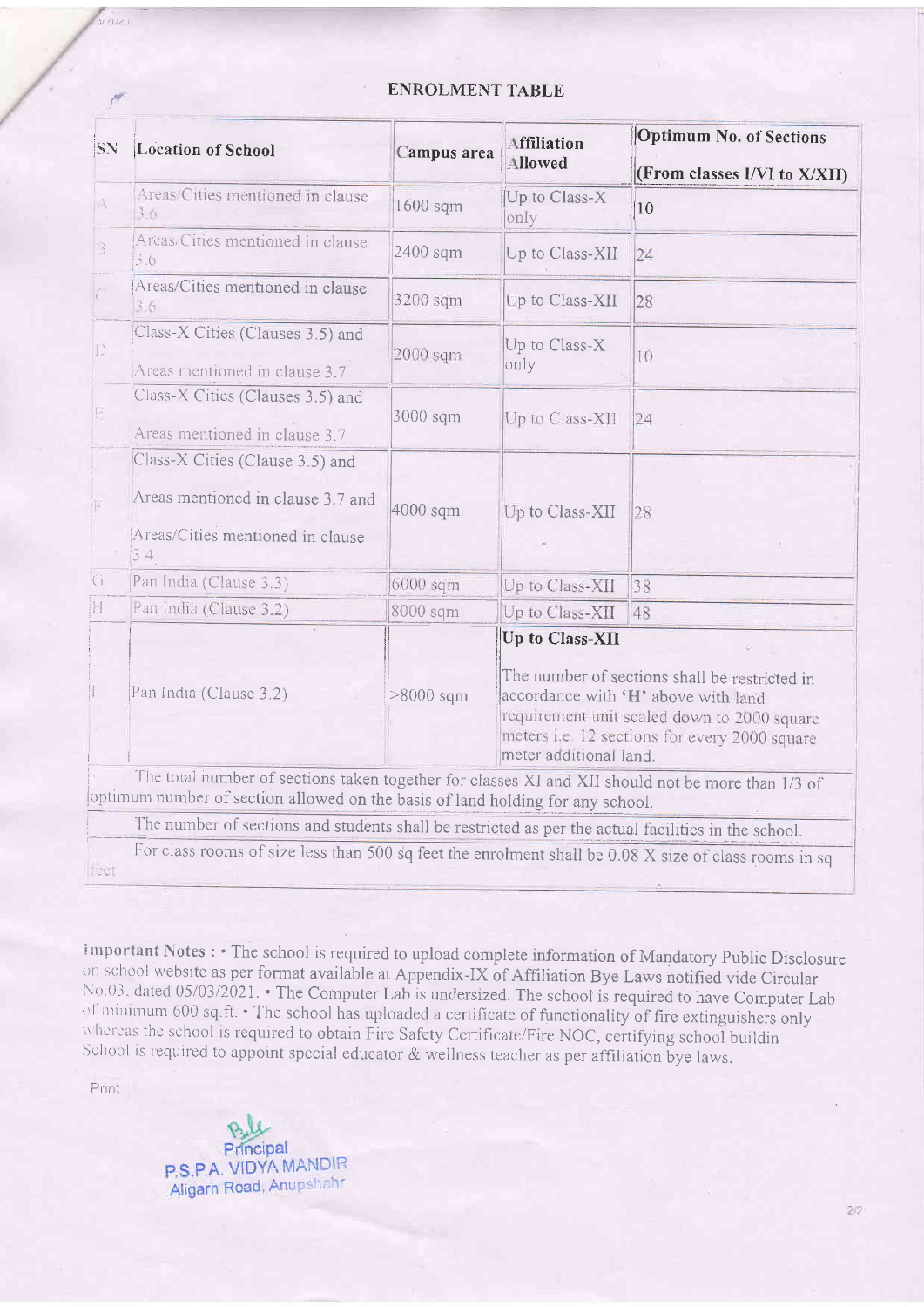cbseaff.nic.in/cbse\_aff/school/SchoolLettviw.aspx

# केन्द्रीय माध्यमिक शिक्षा बोर्ड **Central Board of Secondary Education**

संबंधता - Online School Affiliation & Monitoring System R-2.0

As per new Affiliation Bye-Laws

Dated: 09/09/2020

Grant with Condition Letter for-:SL-00792-1819

NO. CBSE/AFF/2133436/SL-00792-1819/2018-19

/9/2020

Contact Us

The Manager, P S P A VIDYA MANDIR **MAIN ALIGARH ROAD ANOOPSHAHAR** UTTAR PRADESH, BULANDSHAHAR, 203390 (M: 7055161991) Subject : General Affiliation up to Secondary Level- regarding. Ref : Application No. SL-00792-1819 dated 16.05.2017.

With reference to your application on the subject cited above; I am directed to convey the sanction for General Affiliation as per details given below :

| Affiliation No.                                                                      |           | 2133436                             |  |  |
|--------------------------------------------------------------------------------------|-----------|-------------------------------------|--|--|
| Affiliated for                                                                       |           | <b>Secondary School Examination</b> |  |  |
| Category                                                                             |           | <b>Fresh Affiliation</b>            |  |  |
| <b>Period of General affiliation</b>                                                 |           | 01.04.2020 to 31.03.2023            |  |  |
| Year and Month From which admission can<br>be taken in Class-IX                      |           | 1 April, 2020                       |  |  |
| Year and Month in which first batch of Class-<br>X will appear in board examinations |           | March, 2022<br>-47                  |  |  |
| <b>SUBJECTS ALLOWED:</b>                                                             |           |                                     |  |  |
| Languages                                                                            | <b>NA</b> |                                     |  |  |
| <b>Elective Subjects</b>                                                             | <b>NA</b> |                                     |  |  |
| The facilities reported at the time of last inspection:                              |           |                                     |  |  |

The facilities reported at the time of last inspection:  $\overline{B}$